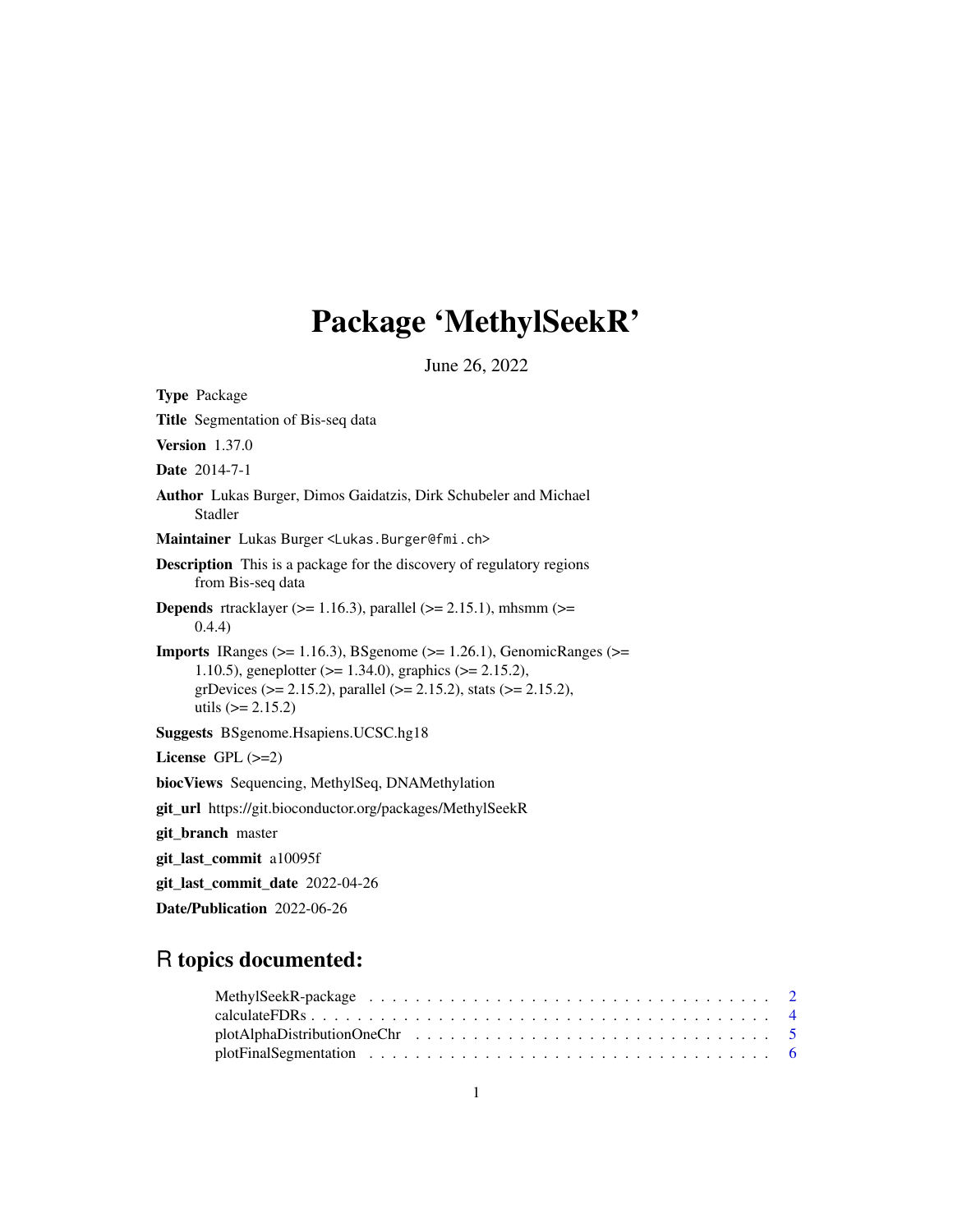<span id="page-1-0"></span>

| Index | 17 |  |
|-------|----|--|
|       |    |  |

MethylSeekR-package *Segmentation of Bis-seq methylation data*

#### **Description**

This is a package for the discovery of regulatory regions from Bis-seq data

#### Details

| Package: | MethylSeekR |
|----------|-------------|
| Type:    | Package     |
| Version: | 1.0         |
| Date:    | 2012-10-10  |
| License: | None        |

#### Author(s)

Lukas Burger

Maintainer: Lukas Burger <Lukas.Burger@fmi.ch>

#### References

Stadler, Murr, Burger et al, DNA-binding factors shape the mouse methylome at distal regulatory regions, Nature 2011.

### Examples

```
library(MethylSeekR)
```

```
# get chromosome lengths
library("BSgenome.Hsapiens.UCSC.hg18")
sLengths=seqlengths(Hsapiens)
```
# read methylation data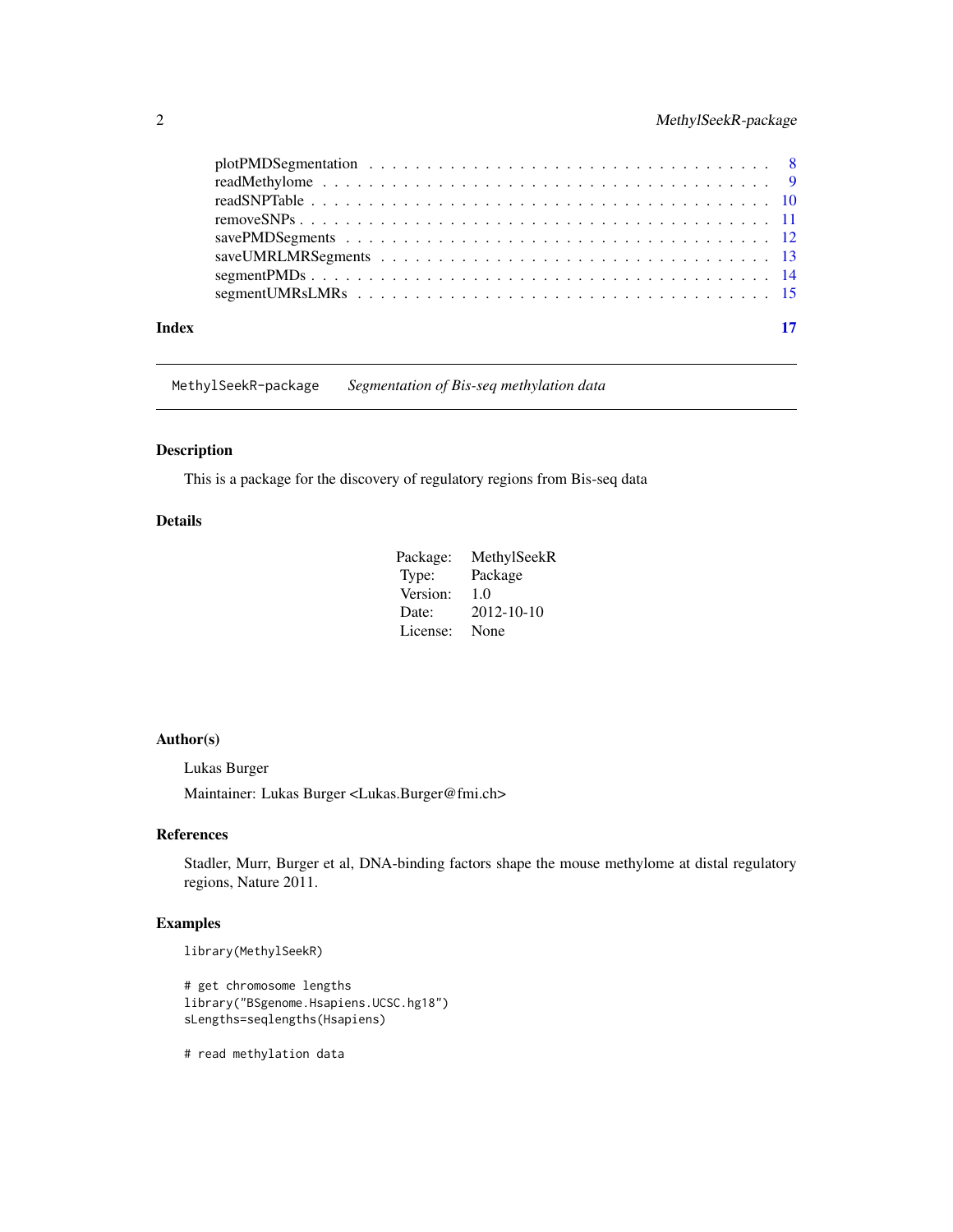#### MethylSeekR-package 3

```
methFname <- system.file("extdata", "Lister2009_imr90_hg18_chr22.tab",
package="MethylSeekR")
meth.gr <- readMethylome(FileName=methFname, seqLengths=sLengths)
#read SNP data
snpFname <- system.file("extdata", "SNVs_hg18_chr22.tab",
package="MethylSeekR")
snps.gr <- readSNPTable(FileName=snpFname, seqLengths=sLengths)
# remove SNPs
meth.gr <- removeSNPs(meth.gr, snps.gr)
#calculate alpha distribution for one chromosome
plotAlphaDistributionOneChr(m=meth.gr, chr.sel="chr22", num.cores=1)
#segment PMDs
PMDsegments.gr <- segmentPMDs(m=meth.gr, chr.sel="chr22", num.cores=1,
seqLengths=sLengths)
#plot PMD segmentation examples
plotPMDSegmentation(m=meth.gr, segs=PMDsegments.gr, numRegions=1)
#save PMD segments
savePMDSegments(PMDs=PMDsegments.gr, GRangesFilename="PMDs.gr.rds",
TableFilename="PMDs.tab")
#load CpG islands
library(rtracklayer)
session <- browserSession()
genome(session) <- "hg18"
query <- ucscTableQuery(session, table = "cpgIslandExt")
CpGislands.gr <- track(query)
genome(CpGislands.gr) <- NA
CpGislands.gr <- resize(CpGislands.gr, 5000, fix="center")
#calculate FDRs
stats <- calculateFDRs(m=meth.gr, CGIs=CpGislands.gr,
PMDs=PMDsegments.gr, num.cores=1)
# select FDR cut-off and determine segmentation parameters
FDR.cutoff <-5m.sel < -0.5n.sel=as.integer(names(stats$FDRs[as.character(m.sel), ]
[stats$FDRs[as.character(m.sel), ]<FDR.cutoff])[1])
#segment UMRs and LMRs
UMRLMRsegments.gr <- segmentUMRsLMRs(m=meth.gr, meth.cutoff=m.sel,
nCpG.cutoff=n.sel, PMDs=PMDsegments.gr, num.cores=1,
myGenomeSeq=Hsapiens, seqLengths=sLengths)
#plot final segmentation including PMDs, UMRs and LMRs
plotFinalSegmentation(m=meth.gr, segs=UMRLMRsegments.gr, PMDs=PMDsegments.gr,
meth.cutoff=m.sel, numRegions=1)
```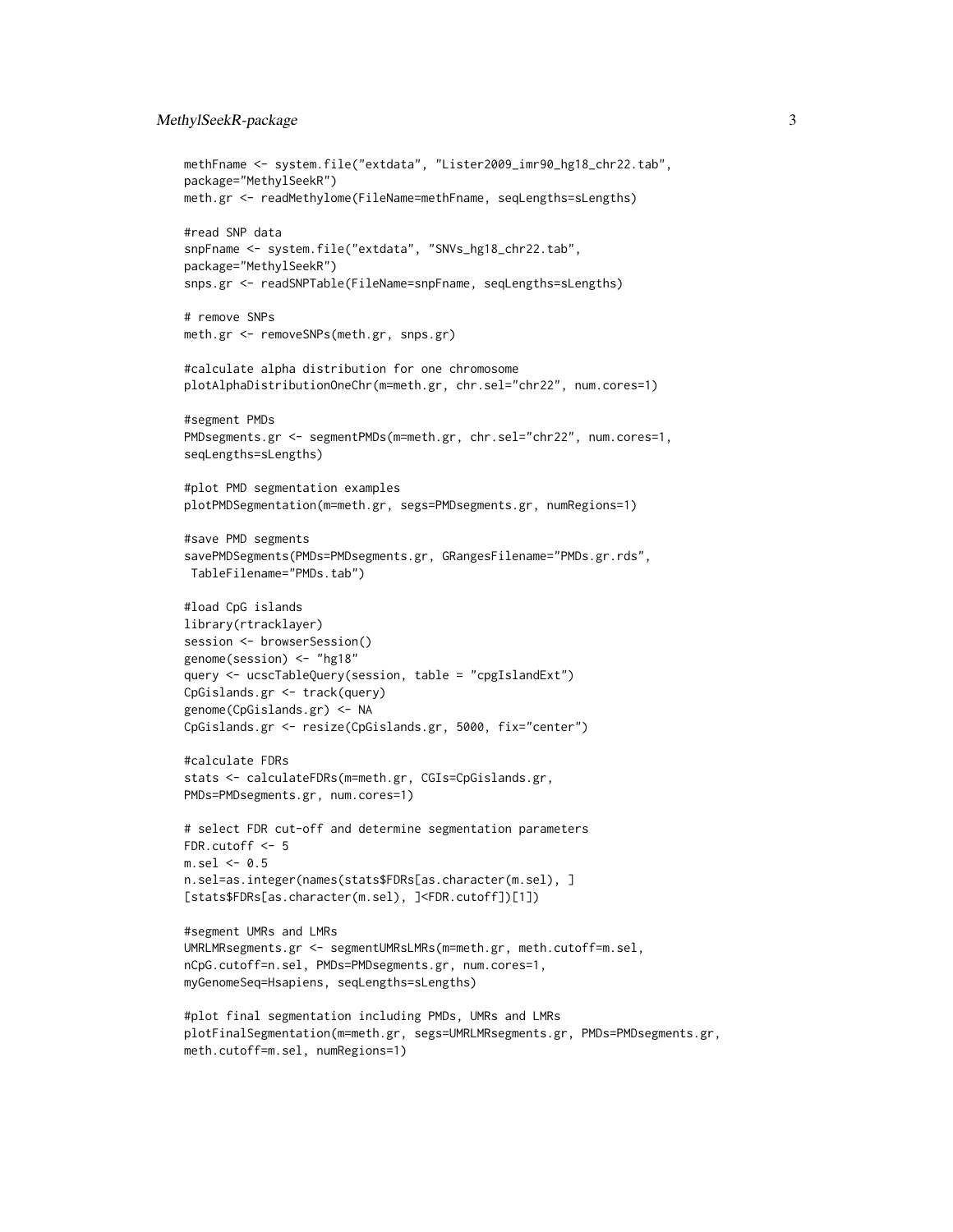```
#save UMRs and LMRs
saveUMRLMRSegments(segs=UMRLMRsegments.gr, GRangesFilename="UMRsLMRs.gr.rds",
TableFilename="UMRsLMRs.tab")
```
calculateFDRs *Determine false discovery rate*

#### Description

This function calculates the false discovery rate (FDR) based on randomized Bis-seq data.

#### Usage

```
calculateFDRs(m, CGIs, PMDs = NA, pdfFilename=NULL, num.cores = 1,
nCpG.smoothing = 3, meth.cutoffs = seq(0.3, 0.7, by=0.1), nCpG.cutoffs =seq(1, 6, by=1), minCover = 5)
```
#### Arguments

| m                      | GRanges object containing the methylation data.                                                                                                       |
|------------------------|-------------------------------------------------------------------------------------------------------------------------------------------------------|
| CGIs                   | A GRanges object of CpG island coordinates. All CpGs overlapping CpG is-<br>lands will be removed for the randomization.                              |
| <b>PMD<sub>s</sub></b> | The GRanges object of the PMDs. Set to either the return value of the function<br>segment PMDs (see example) or to NA (default) if there are no PMDs. |
| pdfFilename            | Name of the pdf file in which the figure is saved. If no name is provided (de-<br>fault), the figure is printed to the screen.                        |
| num.cores              | Number of cores used for the calculations.                                                                                                            |
|                        | nCpG smoothing The number of consecutive CpGs that the methylation levels are averaged over.                                                          |
| meth.cutoffs           | A vector containing the cut-offs in methylation for which the FDR should be<br>calculated. Numbers must be between 0 and 1.                           |
| nCpG.cutoffs           | A vector containing the cut-offs on the minimal number of CpGs per region for<br>which the FDR should be calculated.                                  |
| minCover               | Only CpGs with a coverage of at least minCover reads will be used.                                                                                    |

#### Value

A list containing a matrix with FDR values and a matrix with the number of inferred segments for each methylation cut-off (rows) and each cut-off on the minimal number of CpGs per region (columns). The function creates a figure showing the relationship between the methylation cut-off, the cut-off on the minimal number of CpGs per region, the number of inferred segments and the FDR. The figure is either printed to the screen (default) or saved as a pdf if a filename is provided.

<span id="page-3-0"></span>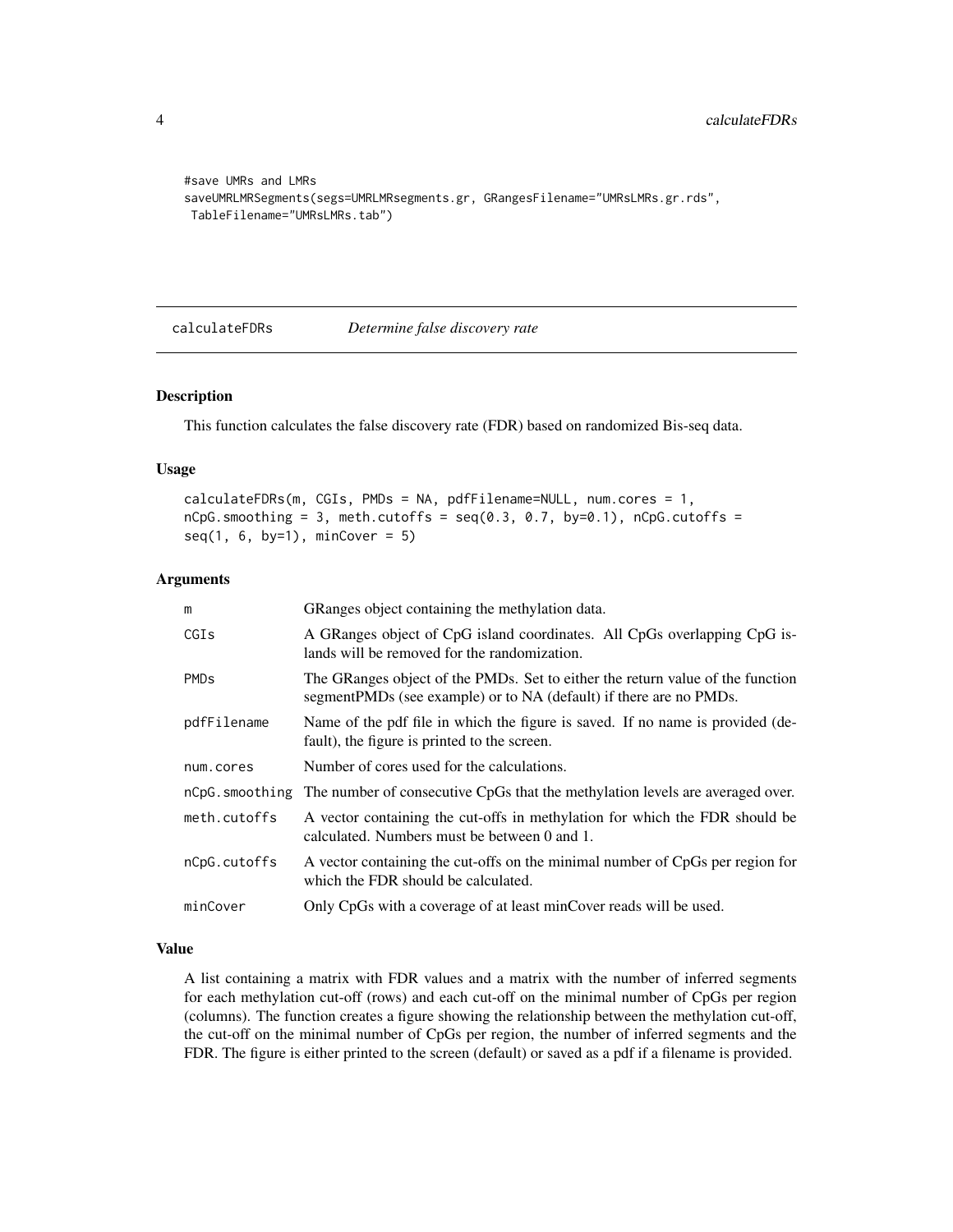#### <span id="page-4-0"></span>Author(s)

Lukas Burger lukas.burger@fmi.ch

#### Examples

```
library(MethylSeekR)
```

```
# get chromosome lengths
library("BSgenome.Hsapiens.UCSC.hg18")
sLengths=seqlengths(Hsapiens)
```

```
# read methylation data
methFname <- system.file("extdata", "Lister2009_imr90_hg18_chr22.tab",
package="MethylSeekR")
meth.gr <- readMethylome(FileName=methFname, seqLengths=sLengths)
```

```
#load CpG islands
library(rtracklayer)
session <- browserSession()
genome(session) <- "hg18"
query <- ucscTableQuery(session, table = "cpgIslandExt")
CpGislands.gr <- track(query)
genome(CpGislands.gr) <- NA
CpGislands.gr <- resize(CpGislands.gr, 5000, fix="center")
#calculate FDRs, assuming no PMDs
```

```
stats <- calculateFDRs(m=meth.gr, CGIs=CpGislands.gr)
```
plotAlphaDistributionOneChr

*Calculate and plot alpha distribution.*

#### Description

This function calculates the alpha values for a selected chromosome and plots the distribution of alpha values. The shape of the distribution is indicative of the presence or absence of partially methylated domains (PMDs).

#### Usage

```
plotAlphaDistributionOneChr(m, chr.sel, pdfFilename = NULL, num.cores = 1, nCGbin = 101)
```
#### **Arguments**

| m       | Methylation GRanges object.                                                   |
|---------|-------------------------------------------------------------------------------|
| chr.sel | Selected chromosome for which alpha values are calculated. Must be one of the |
|         | sequence levels of m.                                                         |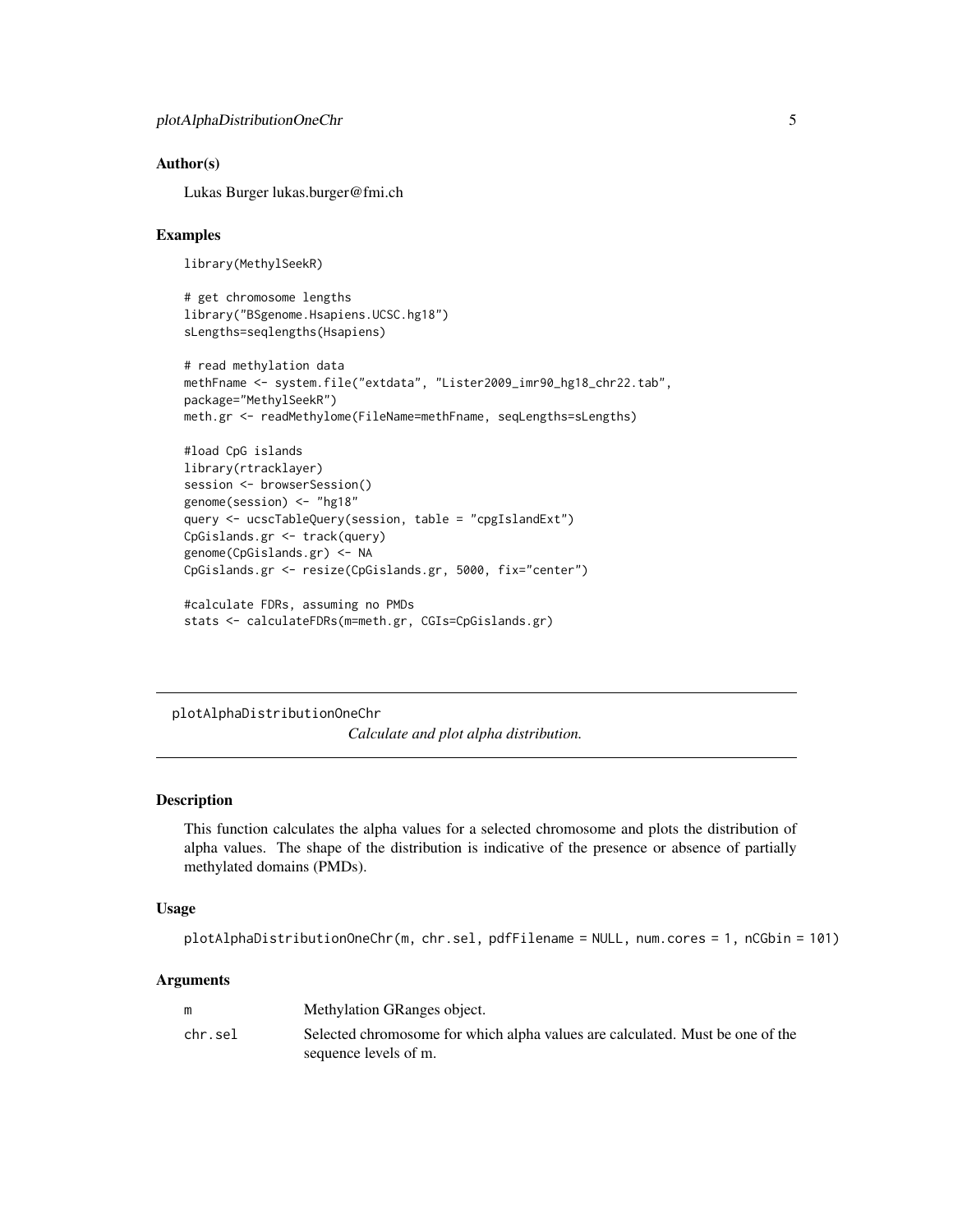<span id="page-5-0"></span>

| pdfFilename | Name of the pdf file in which the figure is saved. If no name is provided (de-<br>fault), the figure is printed to the screen. |
|-------------|--------------------------------------------------------------------------------------------------------------------------------|
| num.cores   | The number of cores that are used for the calculation (default 1).                                                             |
| nCGbin      | The number of CpGs in each sliding window used to calculate alpha (default<br>101). The default is highly recommended.         |

#### Value

No return value. The function creates a figure showing the alpha distribution for the selected chromosome that is either printed to the screen (default) or saved as a pdf if a filename is provided.

#### Author(s)

Lukas Burger lukas.burger@fmi.ch

#### Examples

library(MethylSeekR)

```
# get chromosome lengths
library("BSgenome.Hsapiens.UCSC.hg18")
sLengths=seqlengths(Hsapiens)
```

```
# read methylation data
methFname <- system.file("extdata", "Lister2009_imr90_hg18_chr22.tab",
package="MethylSeekR")
meth.gr <- readMethylome(FileName=methFname, seqLengths=sLengths)
```

```
#calculate alpha distribution for one chromosome
plotAlphaDistributionOneChr(m=meth.gr, chr.sel="chr22", num.cores=1)
```
plotFinalSegmentation *Plotting final segmentation*

#### Description

This function plots the final segmentations, including PMDs, UMRs and LMRs.

#### Usage

```
plotFinalSegmentation(m, segs, PMDs = NA, meth.cutoff, numRegions = 1,
pdfFilename = NULL, minCover = 5, nCpG.smoothing = 3)
```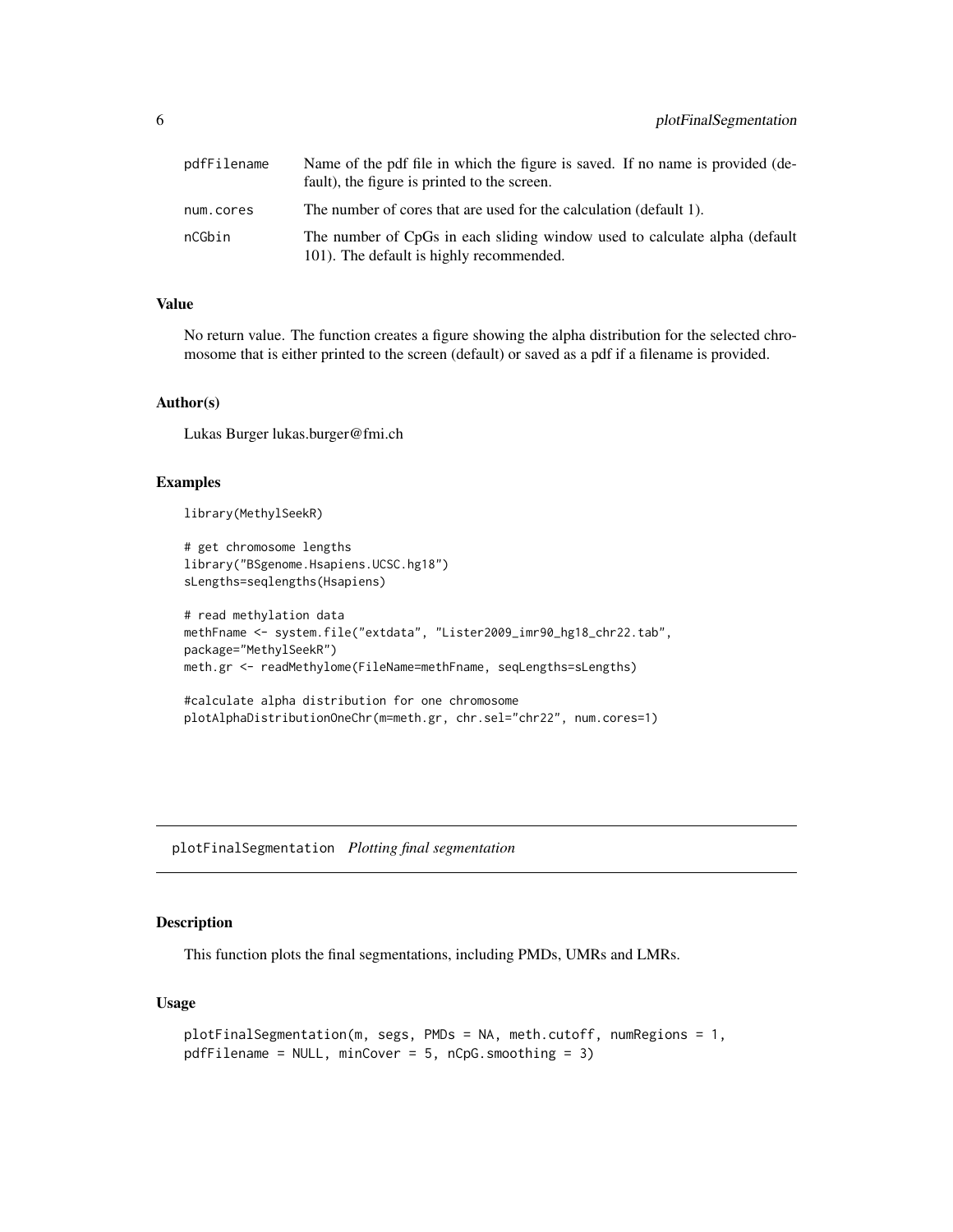#### **Arguments**

| m                      | GRanges object containing the methylation data.                                                                                       |
|------------------------|---------------------------------------------------------------------------------------------------------------------------------------|
| segs                   | GRanges object containing the UMR/LMR segmentation. Return value of the<br>segment UMRsLMRs function (see example).                   |
| <b>PMD<sub>s</sub></b> | GRanges object of PMDs. Set to either the return value of the function seg-<br>mentPMDs (see example) or to NA if there are no PMDs.  |
| meth.cutoff            | Cut-off on methylation for calling hypomethylated regions.                                                                            |
| numRegions             | The number of randomly chosen regions to be plotted. The default (1) can only<br>be changed if a pdfFilename is provided (see below). |
| pdfFilename            | Name of the pdf file in which the figure is saved. If no name is provided (de-<br>fault), the figure is printed to the screen.        |
| minCover               | Only CpGs with a coverage of at least minCover reads will be used for plotting.                                                       |
|                        | nCpG, smoothing The number of consecutive CpGs that the methylation levels are averaged over.                                         |

#### Value

No return value. The function creates a figure showing the inferred segmentation for a randomly chosen region. The figure is either printed to the screen (default) or saved as a pdf if a filename is provided. If a filename (pdfFilename) is provided, several regions (set via the numRegions argument) can be plotted and saved in a multi-page pdf file. The randomly chosen region that is displayed is broken up into 3 pairs of panels, where in each pair the same region is shown twice, once with raw methylation levels (top) and once with methylation levels smoothed over 3 consecutive CpGs (bottom). In both cases only CpGs with a coverage of at least minCover reads are shown. The raw data best illustrates the disordered nature of methylation levels in PMDs, whereas the smoothed methylation levels more clearly show UMRs and LMRs. In all figures, UMRs are shown as blue squares (placed at the middle of the identified segment), LMRs as red triangles (placed at the middle of the identified segment) and PMDs as green bars (extending over the entire PMD). The cut-off on methylation (meth.cutoff) to determine UMRs and LMRs is shown as a grey dashed line.

#### Author(s)

Lukas Burger lukas.burger@fmi.ch

#### Examples

library(MethylSeekR)

```
# get chromosome lengths
library("BSgenome.Hsapiens.UCSC.hg18")
sLengths=seqlengths(Hsapiens)
```

```
# read methylation data
methFname <- system.file("extdata", "Lister2009_imr90_hg18_chr22.tab",
package="MethylSeekR")
meth.gr <- readMethylome(FileName=methFname, seqLengths=sLengths)
```
FDR.cutoff  $<-5$  $m.sel < -0.5$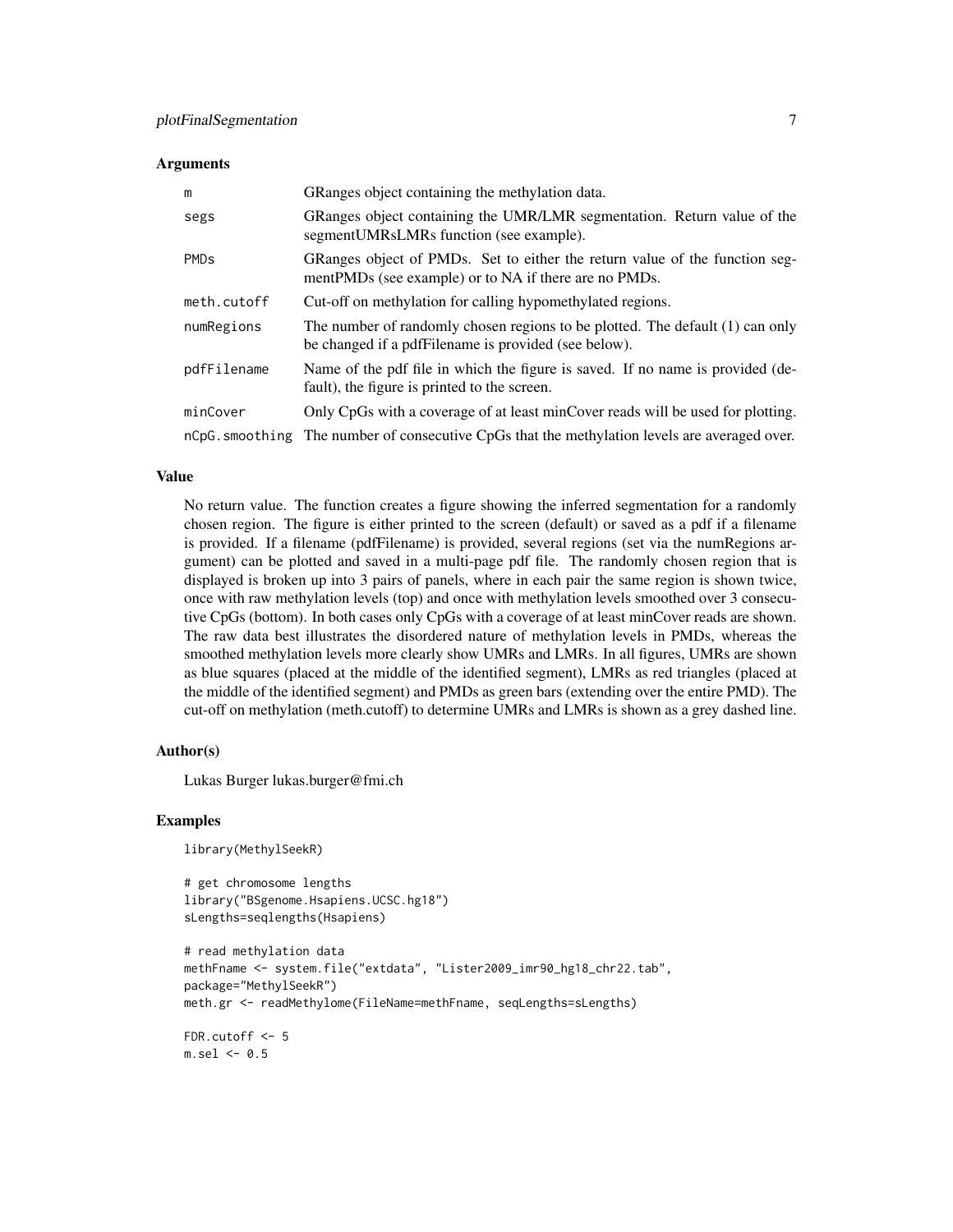```
n.sel <- 3
#segment UMRs and LMRs, assuming no PMDs
UMRLMRsegments.gr <- segmentUMRsLMRs(m=meth.gr, meth.cutoff=m.sel,
nCpG.cutoff=n.sel, myGenomeSeq=Hsapiens, seqLengths=sLengths)
#plot final segmentation, assuming no PMDs
plotFinalSegmentation(m=meth.gr, segs=UMRLMRsegments.gr, meth.cutoff=m.sel, numRegions=1)
```
plotPMDSegmentation *Plotting the PMD Segmentation*

#### Description

This function generates a figure showing the PMD segmentation in a randomly chosen region.

#### Usage

plotPMDSegmentation(m, segs, numRegions = 1, pdfFilename=NULL, minCover = 5)

#### Arguments

| m           | GRanges object containing the methylation data.                                                                                       |
|-------------|---------------------------------------------------------------------------------------------------------------------------------------|
| segs        | GRanges object containing the PMD segmentation. Return value of the seg-<br>mentPMDs function (see example).                          |
| numRegions  | The number of randomly chosen regions to be plotted. The default (1) can only<br>be changed if a pdfFilename is provided (see below). |
| pdfFilename | Name of the pdf file in which the figure is saved. If no name is provided (de-<br>fault), the figure is printed to the screen.        |
| minCover    | Only CpGs with a coverage of at least minCover reads will be used for plotting.                                                       |

#### Value

No return value. The function creates a figure showing the inferred segmentation for a randomly chosen region. The figure is either printed to the screen (default) or saved as a pdf if a filename is provided. If a filename (pdfFilename) is provided, several regions (set via the numRegions argument) can be plotted and saved in a multi-page pdf file. The randomly chosen region that is displayed is broken up into 6 panels and in each panel, the raw (ie unsmoothed) methylation levels of all CpGs with a minimal coverage of 5 reads are shown. PMDs are indicated as green bars, extending over the entire PMD.

#### Author(s)

Lukas Burger lukas.burger@fmi.ch

<span id="page-7-0"></span>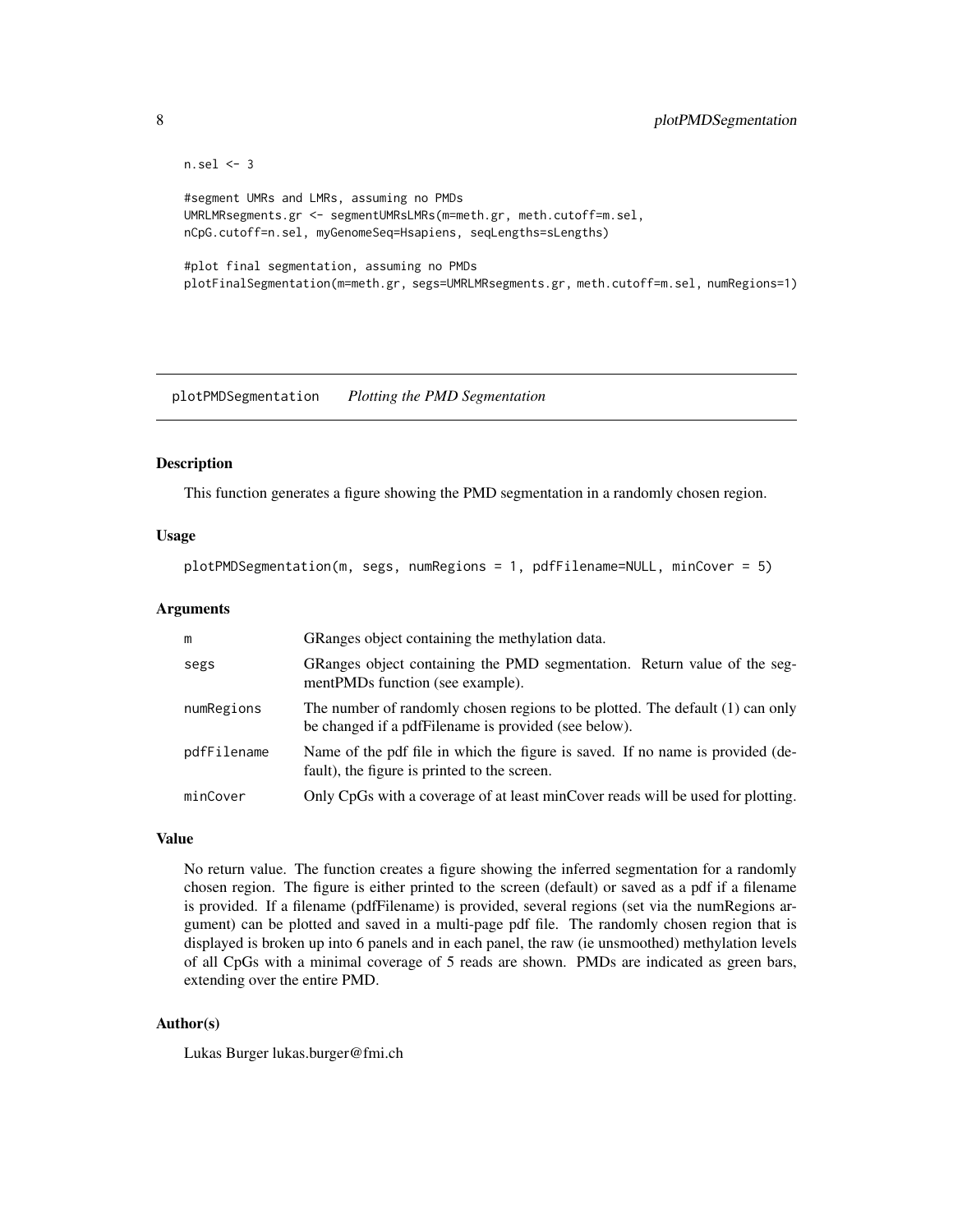#### <span id="page-8-0"></span>readMethylome 9

#### Examples

library(MethylSeekR)

```
# get chromosome lengths
library("BSgenome.Hsapiens.UCSC.hg18")
sLengths=seqlengths(Hsapiens)
# read methylation data
methFname <- system.file("extdata", "Lister2009_imr90_hg18_chr22.tab",
package="MethylSeekR")
meth.gr <- readMethylome(FileName=methFname, seqLengths=sLengths)
#segment PMDs
PMDsegments.gr <- segmentPMDs(m=meth.gr, chr.sel="chr22", seqLengths=sLengths)
#plot PMD segmentation examples
plotPMDSegmentation(m=meth.gr, segs=PMDsegments.gr, numRegions=1)
```
readMethylome *Load Bis-seq data*

#### Description

Loading Bis-seq data from tab-delimited file or saved GRanges object

#### Usage

```
readMethylome(FileName, seqLengths, format = "text")
```
#### Arguments

| FileName   | File name.                                                                                                                                                                                                                                                                                                                                                                                                                                                                                                                                                                                          |
|------------|-----------------------------------------------------------------------------------------------------------------------------------------------------------------------------------------------------------------------------------------------------------------------------------------------------------------------------------------------------------------------------------------------------------------------------------------------------------------------------------------------------------------------------------------------------------------------------------------------------|
| segLengths | A named vector indicating the chromosome lengths of the genome used.                                                                                                                                                                                                                                                                                                                                                                                                                                                                                                                                |
| format     | File format. If format is set to "text" (default), the argument FileName should<br>refer to a tab-delimited text file in the format: chromosome position T M, where<br>each line stands for a CpG, the position refers to the C of the CpG (on the<br>plus strand), T is the total number of reads (total counts) covering the CpG<br>and M the total number of reads without C to T conversion at the C of the CpG<br>(methylation counts). If format="GRanges", the file is assumed to be a GRanges<br>object, containing T and M as first and second data-value entries, saved in rds<br>format. |

#### Value

A GRanges object containing the coordinates, total (T) and methylated counts (M)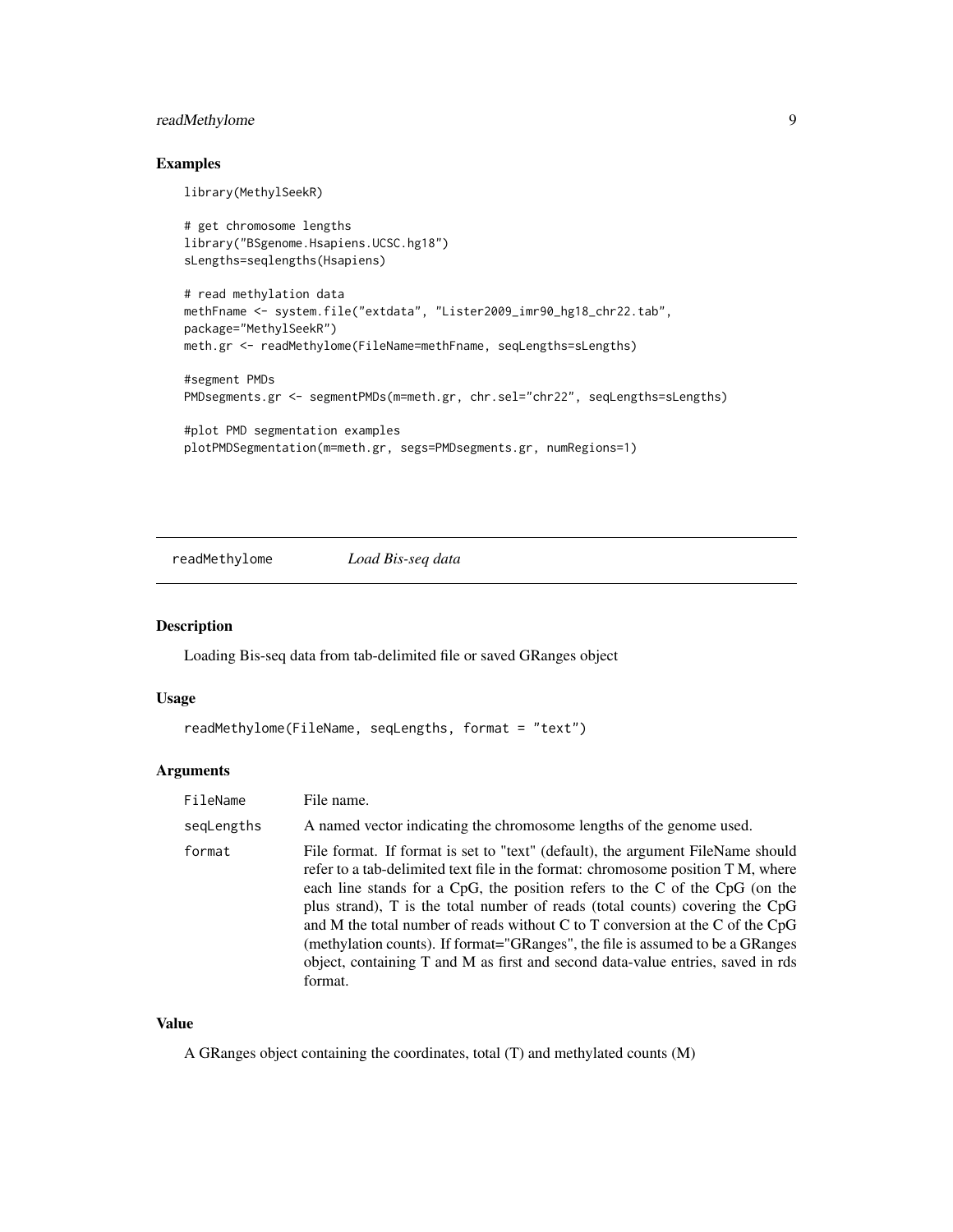#### Author(s)

Lukas Burger lukas.burger@fmi.ch

#### Examples

library(MethylSeekR)

```
# get chromosome lengths
library("BSgenome.Hsapiens.UCSC.hg18")
sLengths=seqlengths(Hsapiens)
```

```
# read methylation data
methFname <- system.file("extdata", "Lister2009_imr90_hg18_chr22.tab",
package="MethylSeekR")
meth.gr <- readMethylome(FileName=methFname, seqLengths=sLengths)
```
readSNPTable *Load SNP table*

#### Description

Loading SNPs from tab-delimited file or saved GRanges object

#### Usage

```
readSNPTable(FileName, seqLengths, format = "text")
```
#### Arguments

| FileName   | File Name.                                                                                                                                                                                                                                                                                                    |
|------------|---------------------------------------------------------------------------------------------------------------------------------------------------------------------------------------------------------------------------------------------------------------------------------------------------------------|
| segLengths | A named vector indicating the chromosome lengths of the genome used.                                                                                                                                                                                                                                          |
| format     | File format. If format is set to "text", the argument FileName should refer to<br>a tab-delimited text file in the format: chromosome position, where each line<br>stands for a SNP. If format="GRanges", the file is assumed to be a GRanges<br>object, containing the SNP coordinates, saved in rds format. |

#### Value

A GRanges object containing the coordinates of the SNPs.

#### Author(s)

Lukas Burger lukas.burger@fmi.ch

<span id="page-9-0"></span>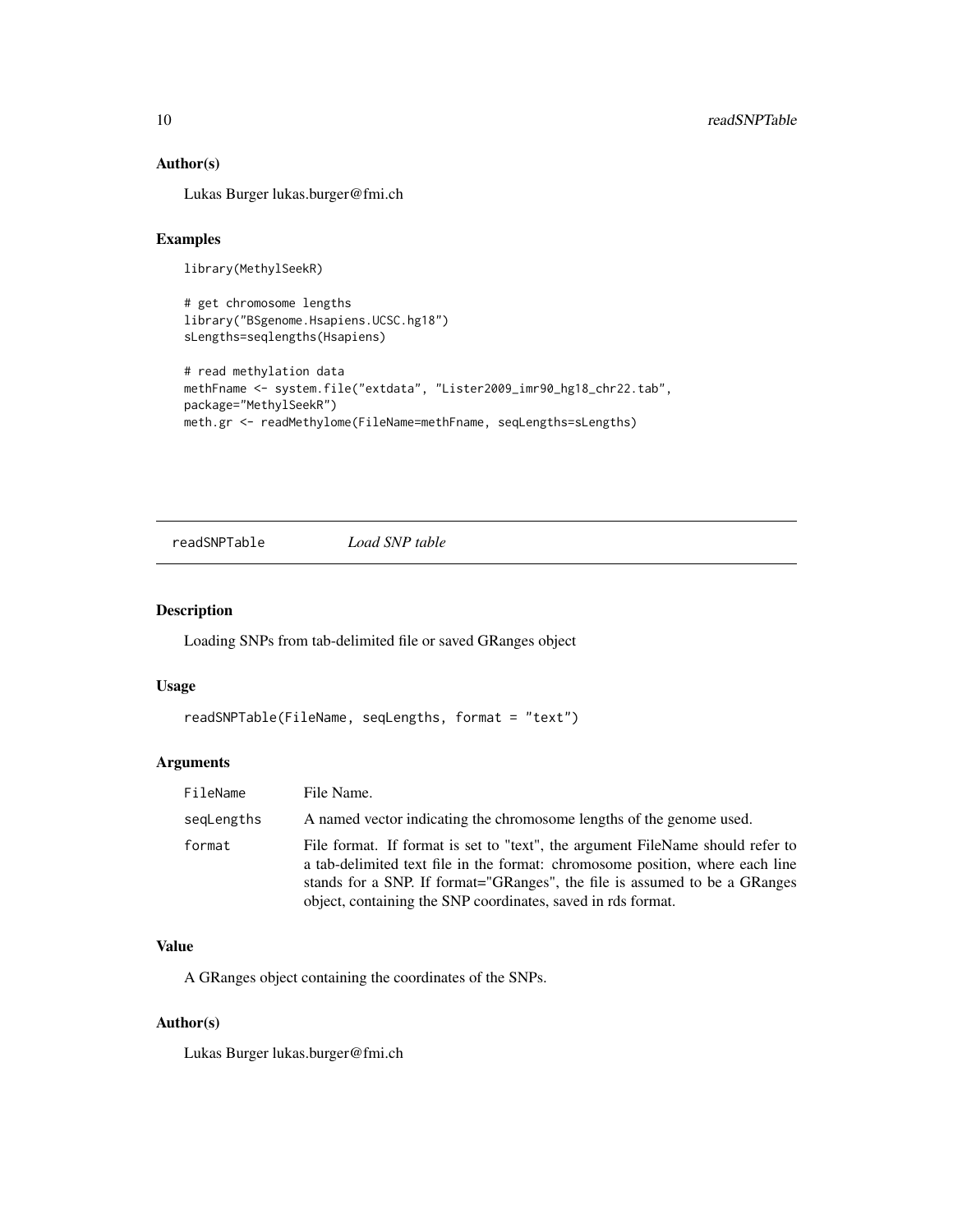#### <span id="page-10-0"></span> $r_{\rm emove}$ SNPs 11

#### Examples

library(MethylSeekR)

```
# get chromosome lengths
library("BSgenome.Hsapiens.UCSC.hg18")
sLengths=seqlengths(Hsapiens)
#read SNP data
snpFname <- system.file("extdata", "SNVs_hg18_chr22.tab",
package="MethylSeekR")
```

```
snps.gr <- readSNPTable(FileName=snpFname, seqLengths=sLengths)
```
removeSNPs *Remove CpGs overlapping SNPs*

#### Description

Removes CpGs that overlap with SNPs from methylation GRanges object.

#### Usage

removeSNPs(m, snps)

#### Arguments

| m    | GRanges object containing the methylation data. |
|------|-------------------------------------------------|
| snps | GRanges object containing the SNPs.             |

#### Value

The methylation GRanges object (m) with all CpGs overlapping SNPs removed.

#### Author(s)

Lukas Burger lukas.burger@fmi.ch

#### Examples

library(MethylSeekR)

```
# get chromosome lengths
library("BSgenome.Hsapiens.UCSC.hg18")
sLengths=seqlengths(Hsapiens)
```

```
# read methylation data
methFname <- system.file("extdata", "Lister2009_imr90_hg18_chr22.tab",
package="MethylSeekR")
```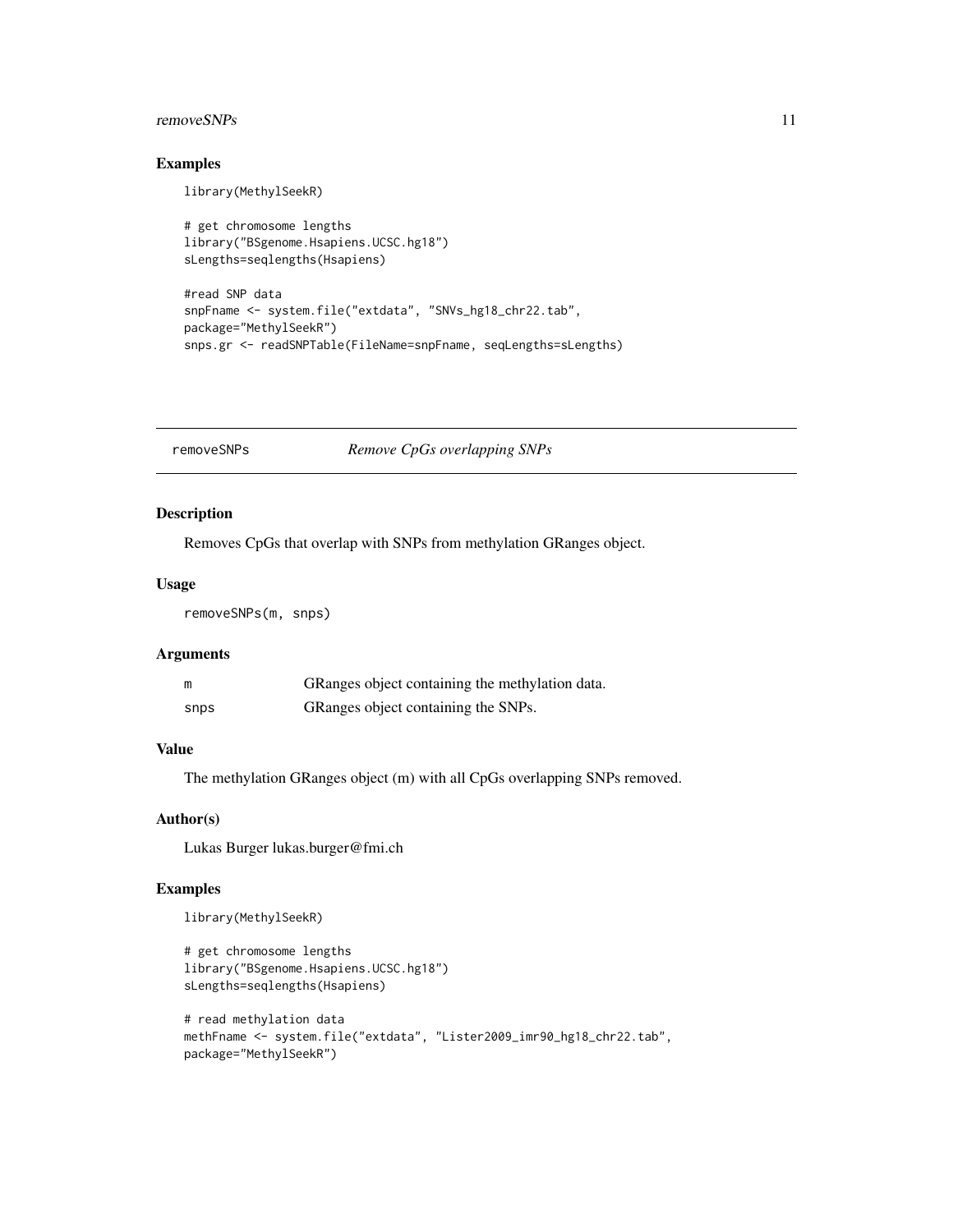```
meth.gr <- readMethylome(FileName=methFname, seqLengths=sLengths)
#read SNP data
snpFname <- system.file("extdata", "SNVs_hg18_chr22.tab",
package="MethylSeekR")
snps.gr <- readSNPTable(FileName=snpFname, seqLengths=sLengths)
# remove SNPs
meth.gr <- removeSNPs(meth.gr, snps.gr)
```
savePMDSegments *Save PMD segments*

#### Description

Save PMD segments in rds format and as tab-delimited file.

#### Usage

savePMDSegments(PMDs, GRangesFilename, TableFilename)

#### Arguments

| PMDs            | GRanges object containing the PMD segmentation. Return value of the seg- |  |
|-----------------|--------------------------------------------------------------------------|--|
|                 | mentPMDs function (see example).                                         |  |
| GRangesFilename |                                                                          |  |
|                 | Filename of the GRanges object.                                          |  |
|                 | TableFilename Filename of the PMD table.                                 |  |

#### Value

No return value.

#### Author(s)

Lukas Burger lukas.burger@fmi.ch

#### Examples

library(MethylSeekR)

```
# get chromosome lengths
library("BSgenome.Hsapiens.UCSC.hg18")
sLengths=seqlengths(Hsapiens)
```

```
# read methylation data
methFname <- system.file("extdata", "Lister2009_imr90_hg18_chr22.tab",
```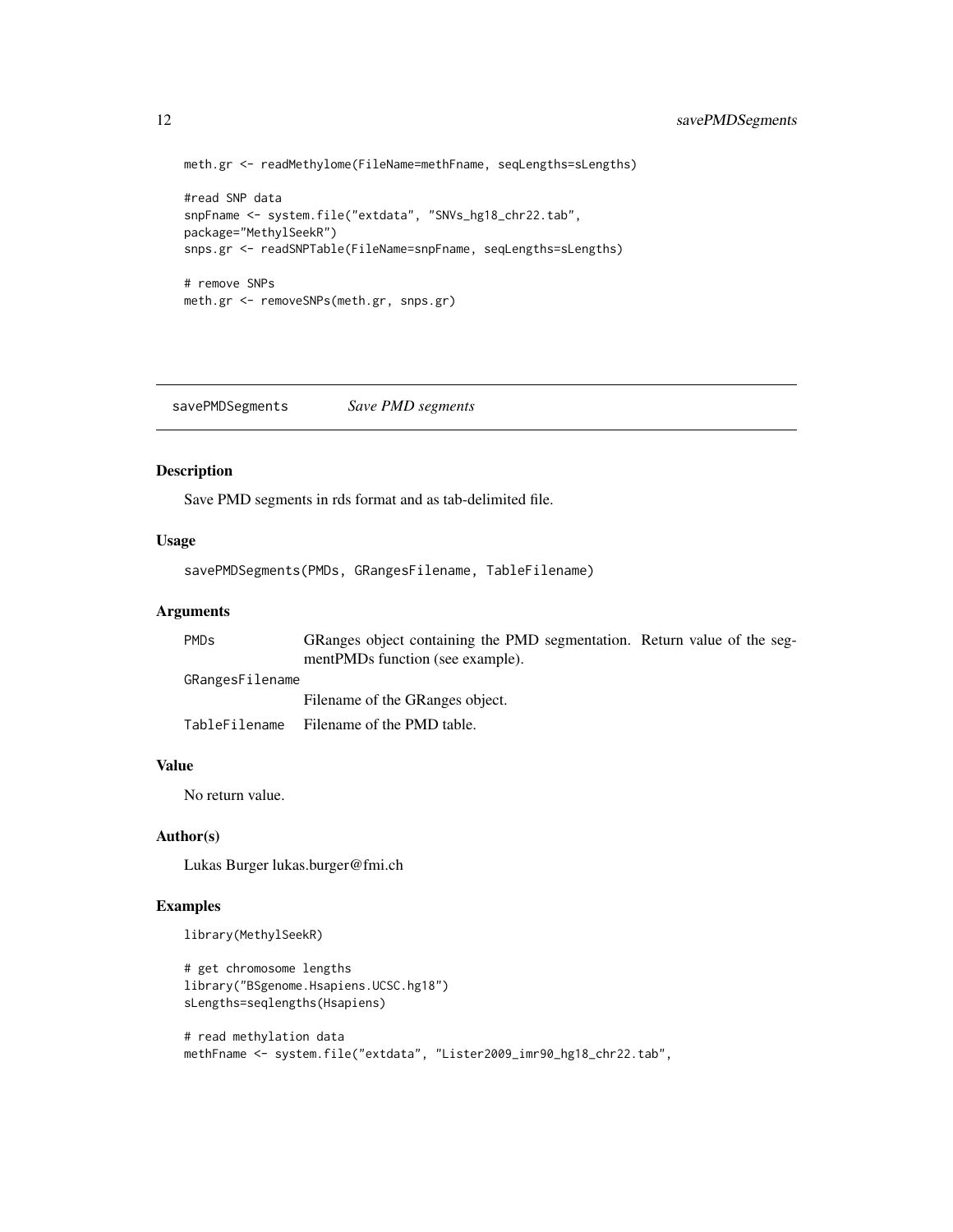#### <span id="page-12-0"></span>saveUMRLMRSegments 13

```
package="MethylSeekR")
meth.gr <- readMethylome(FileName=methFname, seqLengths=sLengths)
#segment PMDs
PMDsegments.gr <- segmentPMDs(m=meth.gr, chr.sel="chr22",
seqLengths=sLengths)
#save PMD segments
savePMDSegments(PMDs=PMDsegments.gr, GRangesFilename="PMDs.gr.rds",
TableFilename="PMDs.tab")
```
saveUMRLMRSegments *Save UMR and LMR segments*

#### Description

Save UMR and LMRs segments in rds format and/or as tab-delimited file

#### Usage

```
saveUMRLMRSegments(segs, GRangesFilename = NULL, TableFilename = NULL)
```
#### Arguments

| segs            | GRanges object containing the UMR/LMR segmentation. Return value of the |
|-----------------|-------------------------------------------------------------------------|
|                 | segment UMRsLMRs function (see example).                                |
| GRangesFilename |                                                                         |
|                 | Filename of the GRanges object.                                         |
| TableFilename   | Filename of the UMR/LMR table.                                          |

#### Value

No return value. Only one filename is required.

#### Author(s)

Lukas Burger lukas.burger@fmi.ch

#### Examples

```
library(MethylSeekR)
```

```
# get chromosome lengths
library("BSgenome.Hsapiens.UCSC.hg18")
sLengths=seqlengths(Hsapiens)
```
# read methylation data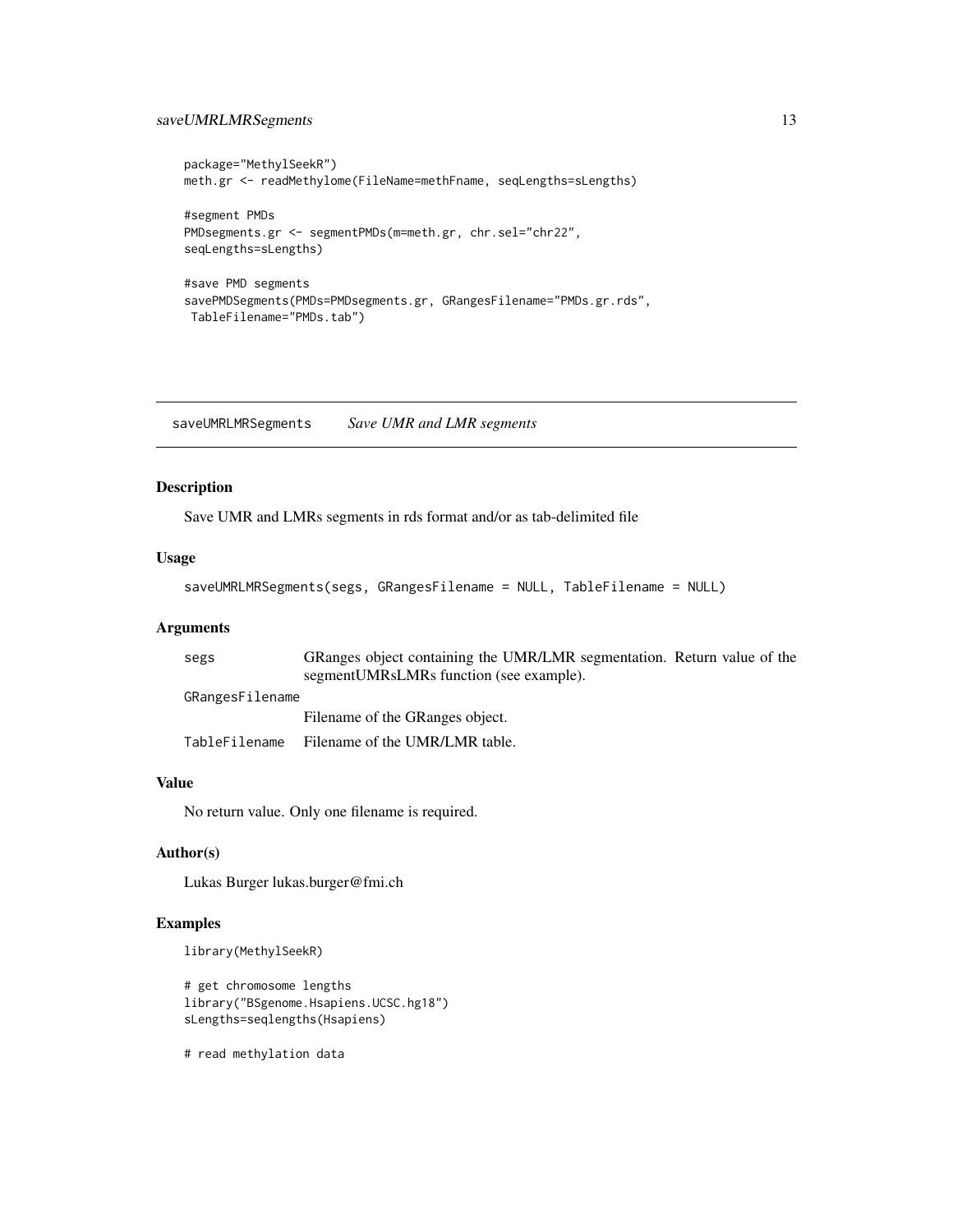```
methFname <- system.file("extdata", "Lister2009_imr90_hg18_chr22.tab",
package="MethylSeekR")
meth.gr <- readMethylome(FileName=methFname, seqLengths=sLengths)
FDR.cutoff <- 5
m.sel \leq 0.5n.set < -3#segment UMRs and LMRs, assuming no PMDs
UMRLMRsegments.gr <- segmentUMRsLMRs(m=meth.gr, meth.cutoff=m.sel,
nCpG.cutoff=n.sel, num.cores=1,
myGenomeSeq=Hsapiens, seqLengths=sLengths)
#save UMRs and LMRs
saveUMRLMRSegments(segs=UMRLMRsegments.gr, GRangesFilename="UMRsLMRs.gr.rds",
TableFilename="UMRsLMRs.tab")
```
segmentPMDs *PMD segmenter*

#### Description

This function trains a Hidden Markov Model (HMM) to detect partially methylated domains (PMDs) in Bis-seq data.

#### Usage

```
segmentPMDs(m, chr.sel, pdfFilename = NULL, seqLengths, num.cores = 1, nCGbin = 101)
```
#### Arguments

| m           | GRanges object containing the methylation data.                                                                                |
|-------------|--------------------------------------------------------------------------------------------------------------------------------|
| chr.sel     | Chromosome on which HMM should be trained. Must be one of the sequence<br>levels of m.                                         |
| pdfFilename | Name of the pdf file in which the figure is saved. If no name is provided (de-<br>fault), the figure is printed to the screen. |
| segLengths  | A named vector indicating the chromosome lengths of the genome used.                                                           |
| num.cores   | The number of cores used for the calculations (default 1).                                                                     |
| nCGbin      | The number of CpGs in each sliding window used to calculate alpha (default<br>101). The default is highly recommended.         |

<span id="page-13-0"></span>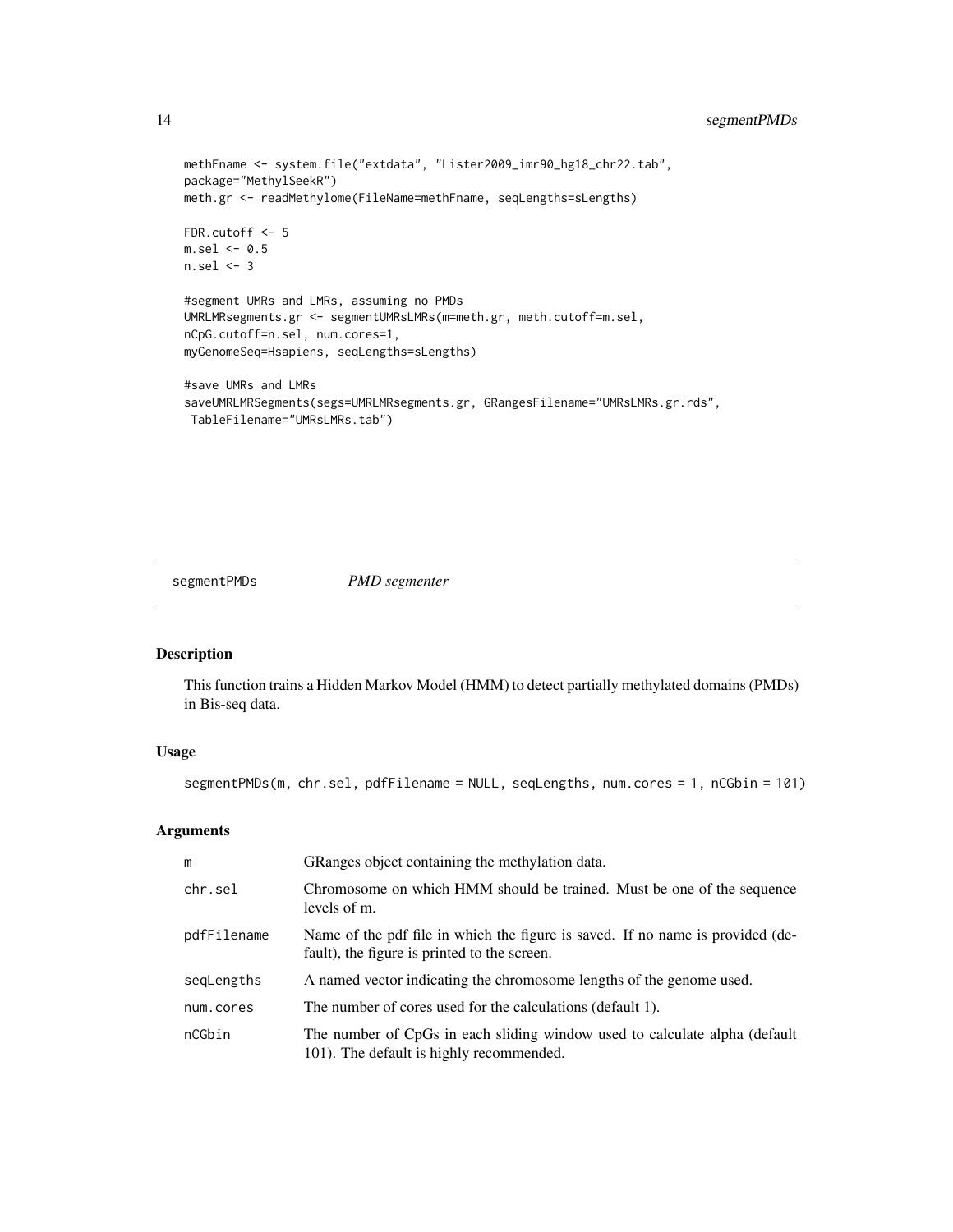#### <span id="page-14-0"></span>Value

A GRanges object containing segments that partition the genome into PMDs and regions outside of PMDs. The object contains two metadata columns indicating the type of region (PMD/notPMD) and the number of covered (by at least 5 reads) CpGs (nCG) in the region. The function also creates a figure showing the inferred emission distributions of the HMM that is either printed to the screen (default) or saved as a pdf if a filename is provided.

#### Author(s)

Lukas Burger lukas.burger@fmi.ch

#### Examples

library(MethylSeekR)

```
# get chromosome lengths
library("BSgenome.Hsapiens.UCSC.hg18")
sLengths=seqlengths(Hsapiens)
```

```
# read methylation data
methFname <- system.file("extdata", "Lister2009_imr90_hg18_chr22.tab",
package="MethylSeekR")
meth.gr <- readMethylome(FileName=methFname, seqLengths=sLengths)
```

```
#segment PMDs
PMDsegments.gr <- segmentPMDs(m=meth.gr, chr.sel="chr22",
seqLengths=sLengths)
```
segmentUMRsLMRs *Identify UMRs and LMRs*

#### Description

This function identifies hypomethylated regions and classifies them into UMRs and LMRs.

#### Usage

```
segmentUMRsLMRs(m, meth.cutoff = 0.5, nCpG.cutoff = 3, PMDs = NA,
pdfFilename, num.cores = 1, myGenomeSeq, seqLengths, nCpG.smoothing = 3,
minCover = 5)
```
#### Arguments

|             | GRanges object containing the methylation data.                           |
|-------------|---------------------------------------------------------------------------|
| meth.cutoff | Cut-off on methylation for calling hypomethylated regions.                |
| nCpG.cutoff | Cut-off on the minimal number of CpGs for calling hypomethylated regions. |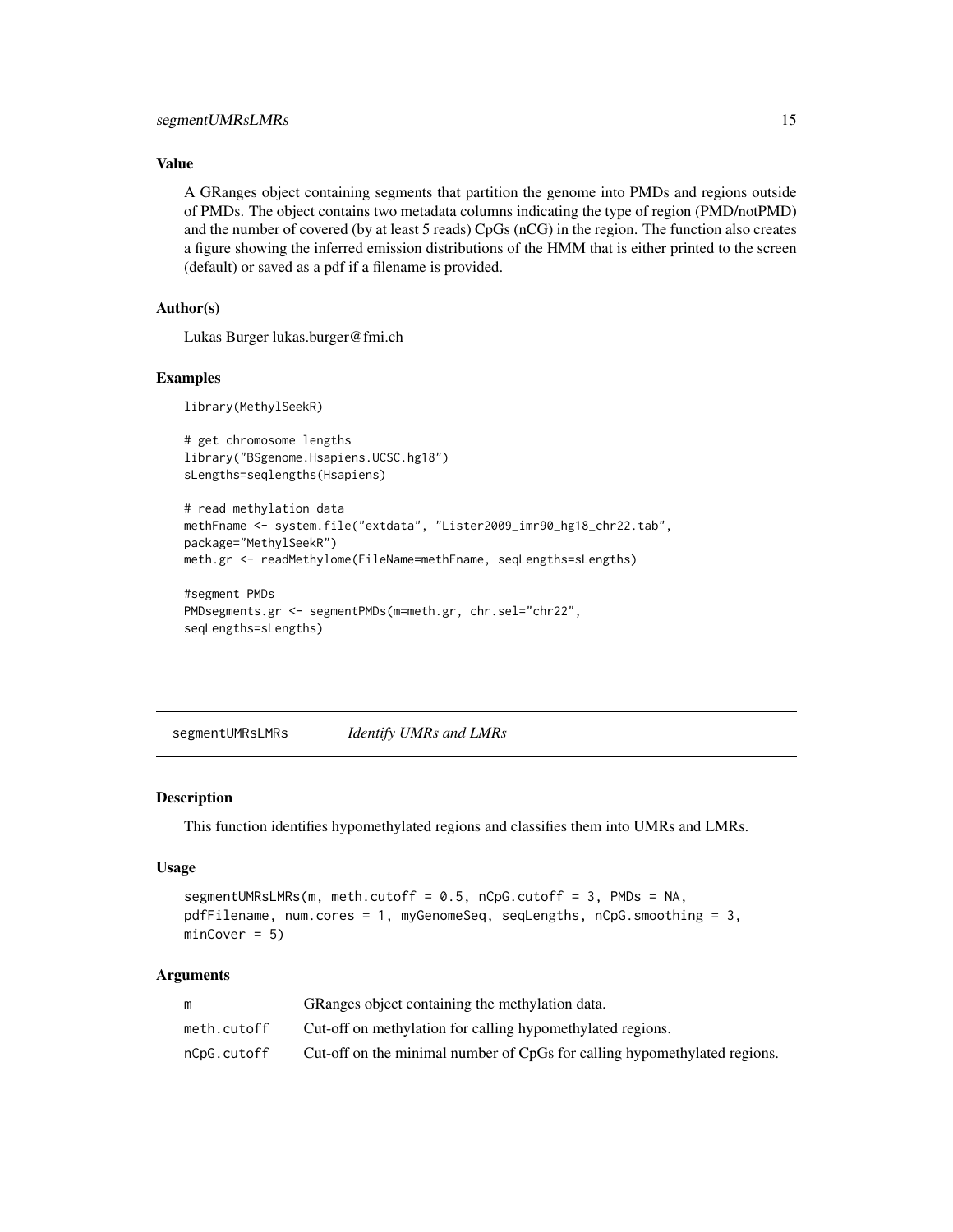| <b>PMD<sub>s</sub></b> | GRanges object of PMDs. Set to either the return value of the function seg-<br>mentPMDs (see example) or to NA if there are no PMDs (default). |
|------------------------|------------------------------------------------------------------------------------------------------------------------------------------------|
| pdfFilename            | Name of the pdf file in which the figure is saved. If no name is provided (de-<br>fault), the figure is printed to the screen.                 |
| num.cores              | Number of cores used for the calculations.                                                                                                     |
| myGenomeSeq            | Genome sequence as BS genome object.                                                                                                           |
| segLengths             | A named vector indicating the chromosome lengths of the genome used.                                                                           |
|                        | nCpG. smoothing The number of consecutive CpGs that the methylation levels are averaged over.                                                  |
| minCover               | Only CpGs with a coverage of at least minCover reads will be used.                                                                             |

#### Value

Returns a GRanges object containing all UMRs and LMRs with the following metadata values: the number of CpGs with a coverage of at least minCover per region (nCG.segmentation), the number of CpGs in the DNA sequence (nCG), the total number of reads that map to CpGs in the region (T), the total number of read that map to CpGs without conversion of the C (M), the mean methylation of the segment (pmeth), the median methylation of the segment (median.meth) and the type (UMR/LMR) of region (type). The function creates a figure showing the classification of regions into UMRs and LMRs based on the number of CpGs they contain. The figure is either printed to the screen (default) or saved as a pdf if a filename is provided.

#### Author(s)

Lukas Burger lukas.burger@fmi.ch

#### Examples

library(MethylSeekR)

```
# get chromosome lengths
library("BSgenome.Hsapiens.UCSC.hg18")
sLengths=seqlengths(Hsapiens)
```

```
# read methylation data
methFname <- system.file("extdata", "Lister2009_imr90_hg18_chr22.tab",
package="MethylSeekR")
meth.gr <- readMethylome(FileName=methFname, seqLengths=sLengths)
```

```
FDR.cutoff <-5m.sel < -0.5n.set1 < -3
```

```
#segment UMRs and LMRs, assuming no PMDs
UMRLMRsegments.gr <- segmentUMRsLMRs(m=meth.gr, meth.cutoff=m.sel,
nCpG.cutoff=n.sel, myGenomeSeq=Hsapiens, seqLengths=sLengths)
```